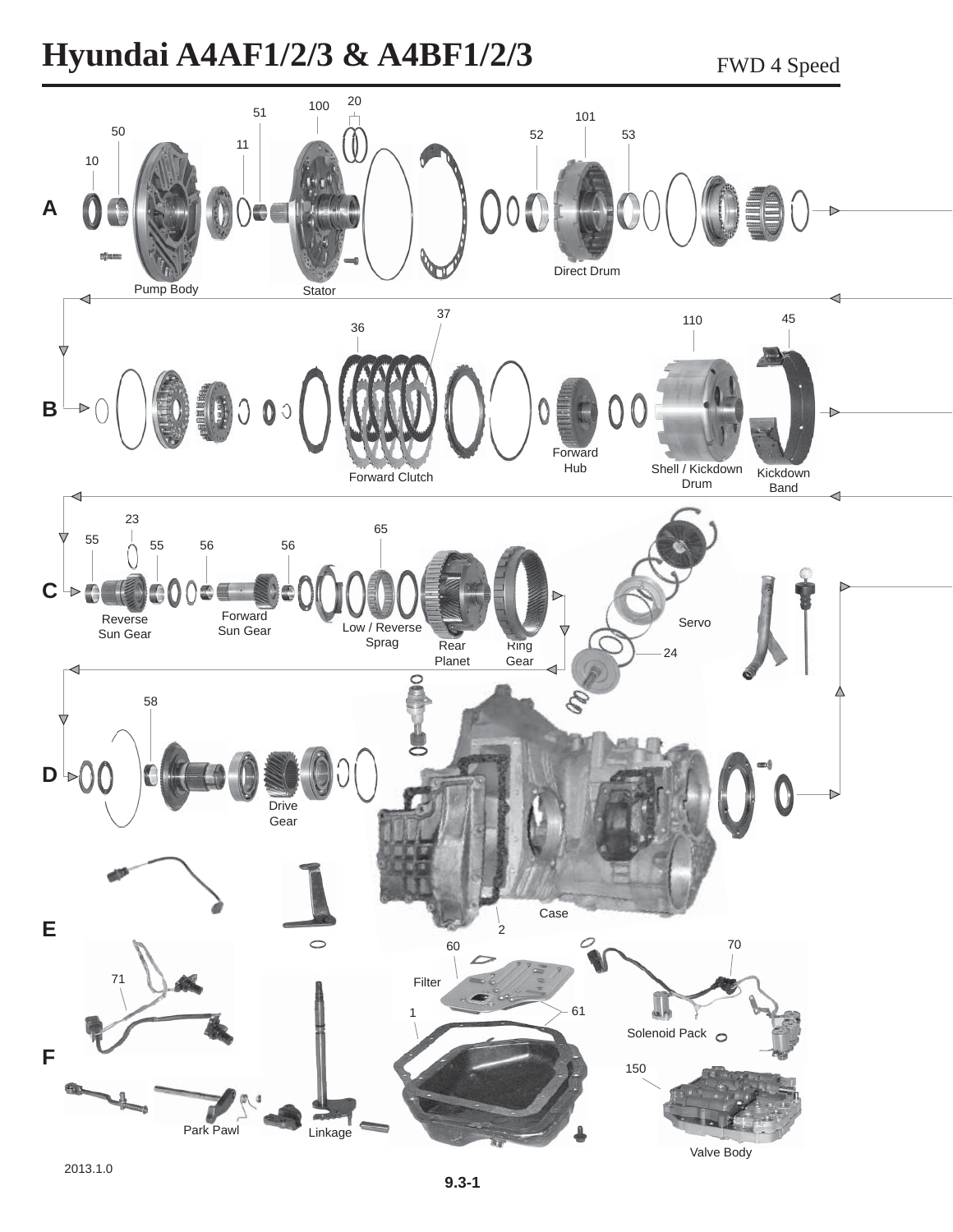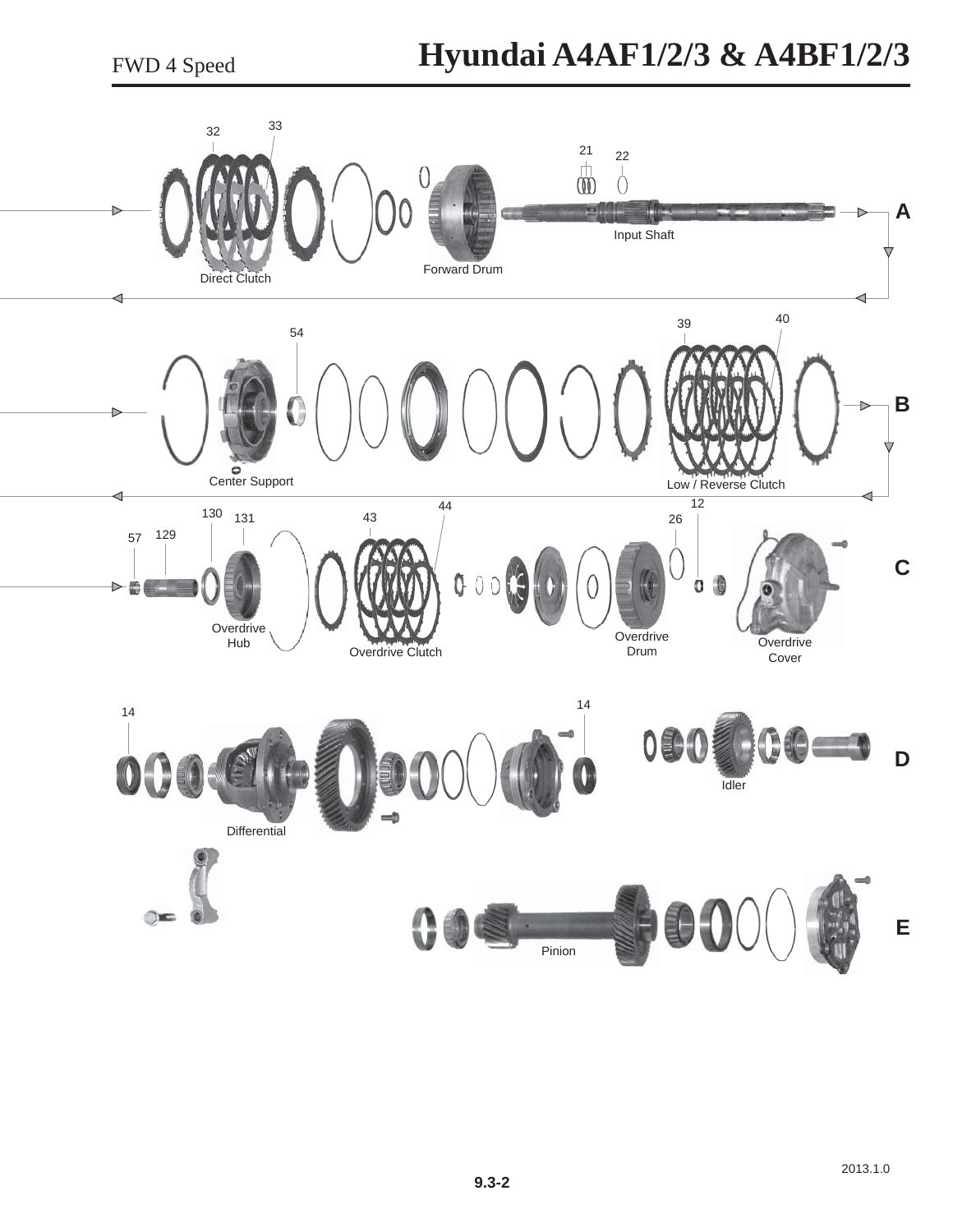## **Hyundai A4AF1/2/3 & A4BF1/2/3 (FWD 4-Speed)**

| <b>HYUNDAI:</b><br>w/6-pin case connector<br>w/6-pin case connector<br>w/6-pin case connector<br>ILL.<br><b>PART</b><br><b>PER</b><br>NO.<br><b>NUMBER</b><br><b>CAR</b><br><b>DESCRIPTION</b><br><b>YEARS</b><br><b>REBUILDER BOX KITS</b><br><b>K7000R-S1</b><br>K7000T-S <del>2</del><br><b>K7000RA-S</b><br>---<br><b>K7000RC-S</b><br>---<br><b>Steel Plate Sub-Kits:</b><br><b>K7000R-9</b><br>---<br>K7000V-9<br>---<br>K7000T-9 <sup>3</sup><br>---<br>K7000W-9<br>---<br><b>K7000RA-9</b><br>---<br><b>K7000RC-9</b><br>---<br><sup>1</sup> For 1/98-99 A4AF2, please order (2) additional 70304W Forward frictions separately.<br><sup>2</sup> For 1/98-99 A4BF1, please order (3) additional 70304W Forward frictions separately.<br><sup>3</sup> For 2/97-12/97 A4BF1, please order (3) additional 70309V End Clutch steels separately.<br><b>OVERHAUL KITS AND GASKET SETS</b><br><b>K70900R</b><br><b>K70900RA</b><br>---<br>K70900R-1<br>K70900RA-1<br><b>GASKET AND RUBBER COMPONENTS</b><br>70170R<br>1F<br>1<br>70170T<br>1F<br>$\mathbf{1}$<br>2E<br>70172R<br>1<br>2E<br>70172RA<br>1<br>2E<br>70172T<br>1<br><b>METAL CLAD SEALS</b><br>10A<br>70526<br>1<br>70553<br>$\mathbf{1}$<br>11A<br>70550B<br>12C<br>1<br>14D<br>70551<br>2<br>70509<br>1<br>$---$ |  | <b>VEHICLE</b><br><b>MODEL</b> |  |  | <b>YEARS</b> | <b>DRIVE</b><br><b>TRAIN</b> | TRANS.<br><b>TYPE</b> | <b>ENGINE</b> |
|----------------------------------------------------------------------------------------------------------------------------------------------------------------------------------------------------------------------------------------------------------------------------------------------------------------------------------------------------------------------------------------------------------------------------------------------------------------------------------------------------------------------------------------------------------------------------------------------------------------------------------------------------------------------------------------------------------------------------------------------------------------------------------------------------------------------------------------------------------------------------------------------------------------------------------------------------------------------------------------------------------------------------------------------------------------------------------------------------------------------------------------------------------------------------------------------------------------------------------------------------------------------------------|--|--------------------------------|--|--|--------------|------------------------------|-----------------------|---------------|
|                                                                                                                                                                                                                                                                                                                                                                                                                                                                                                                                                                                                                                                                                                                                                                                                                                                                                                                                                                                                                                                                                                                                                                                                                                                                                  |  |                                |  |  |              |                              |                       |               |
|                                                                                                                                                                                                                                                                                                                                                                                                                                                                                                                                                                                                                                                                                                                                                                                                                                                                                                                                                                                                                                                                                                                                                                                                                                                                                  |  |                                |  |  |              |                              |                       |               |
|                                                                                                                                                                                                                                                                                                                                                                                                                                                                                                                                                                                                                                                                                                                                                                                                                                                                                                                                                                                                                                                                                                                                                                                                                                                                                  |  |                                |  |  |              |                              |                       |               |
|                                                                                                                                                                                                                                                                                                                                                                                                                                                                                                                                                                                                                                                                                                                                                                                                                                                                                                                                                                                                                                                                                                                                                                                                                                                                                  |  |                                |  |  |              |                              |                       |               |
|                                                                                                                                                                                                                                                                                                                                                                                                                                                                                                                                                                                                                                                                                                                                                                                                                                                                                                                                                                                                                                                                                                                                                                                                                                                                                  |  |                                |  |  |              |                              |                       |               |
|                                                                                                                                                                                                                                                                                                                                                                                                                                                                                                                                                                                                                                                                                                                                                                                                                                                                                                                                                                                                                                                                                                                                                                                                                                                                                  |  |                                |  |  |              |                              |                       |               |
|                                                                                                                                                                                                                                                                                                                                                                                                                                                                                                                                                                                                                                                                                                                                                                                                                                                                                                                                                                                                                                                                                                                                                                                                                                                                                  |  |                                |  |  |              |                              |                       |               |
|                                                                                                                                                                                                                                                                                                                                                                                                                                                                                                                                                                                                                                                                                                                                                                                                                                                                                                                                                                                                                                                                                                                                                                                                                                                                                  |  |                                |  |  |              |                              |                       |               |
|                                                                                                                                                                                                                                                                                                                                                                                                                                                                                                                                                                                                                                                                                                                                                                                                                                                                                                                                                                                                                                                                                                                                                                                                                                                                                  |  |                                |  |  |              |                              |                       |               |
|                                                                                                                                                                                                                                                                                                                                                                                                                                                                                                                                                                                                                                                                                                                                                                                                                                                                                                                                                                                                                                                                                                                                                                                                                                                                                  |  |                                |  |  |              |                              |                       |               |
|                                                                                                                                                                                                                                                                                                                                                                                                                                                                                                                                                                                                                                                                                                                                                                                                                                                                                                                                                                                                                                                                                                                                                                                                                                                                                  |  |                                |  |  |              |                              |                       |               |
|                                                                                                                                                                                                                                                                                                                                                                                                                                                                                                                                                                                                                                                                                                                                                                                                                                                                                                                                                                                                                                                                                                                                                                                                                                                                                  |  |                                |  |  |              |                              |                       |               |
|                                                                                                                                                                                                                                                                                                                                                                                                                                                                                                                                                                                                                                                                                                                                                                                                                                                                                                                                                                                                                                                                                                                                                                                                                                                                                  |  |                                |  |  |              |                              |                       |               |
|                                                                                                                                                                                                                                                                                                                                                                                                                                                                                                                                                                                                                                                                                                                                                                                                                                                                                                                                                                                                                                                                                                                                                                                                                                                                                  |  |                                |  |  |              |                              |                       |               |
|                                                                                                                                                                                                                                                                                                                                                                                                                                                                                                                                                                                                                                                                                                                                                                                                                                                                                                                                                                                                                                                                                                                                                                                                                                                                                  |  |                                |  |  |              |                              |                       |               |
|                                                                                                                                                                                                                                                                                                                                                                                                                                                                                                                                                                                                                                                                                                                                                                                                                                                                                                                                                                                                                                                                                                                                                                                                                                                                                  |  |                                |  |  |              |                              |                       |               |
|                                                                                                                                                                                                                                                                                                                                                                                                                                                                                                                                                                                                                                                                                                                                                                                                                                                                                                                                                                                                                                                                                                                                                                                                                                                                                  |  |                                |  |  |              |                              |                       |               |
|                                                                                                                                                                                                                                                                                                                                                                                                                                                                                                                                                                                                                                                                                                                                                                                                                                                                                                                                                                                                                                                                                                                                                                                                                                                                                  |  |                                |  |  |              |                              |                       |               |
|                                                                                                                                                                                                                                                                                                                                                                                                                                                                                                                                                                                                                                                                                                                                                                                                                                                                                                                                                                                                                                                                                                                                                                                                                                                                                  |  |                                |  |  |              |                              |                       |               |
|                                                                                                                                                                                                                                                                                                                                                                                                                                                                                                                                                                                                                                                                                                                                                                                                                                                                                                                                                                                                                                                                                                                                                                                                                                                                                  |  |                                |  |  |              |                              |                       |               |
|                                                                                                                                                                                                                                                                                                                                                                                                                                                                                                                                                                                                                                                                                                                                                                                                                                                                                                                                                                                                                                                                                                                                                                                                                                                                                  |  |                                |  |  |              |                              |                       |               |
|                                                                                                                                                                                                                                                                                                                                                                                                                                                                                                                                                                                                                                                                                                                                                                                                                                                                                                                                                                                                                                                                                                                                                                                                                                                                                  |  |                                |  |  |              |                              |                       |               |
|                                                                                                                                                                                                                                                                                                                                                                                                                                                                                                                                                                                                                                                                                                                                                                                                                                                                                                                                                                                                                                                                                                                                                                                                                                                                                  |  |                                |  |  |              |                              |                       |               |
|                                                                                                                                                                                                                                                                                                                                                                                                                                                                                                                                                                                                                                                                                                                                                                                                                                                                                                                                                                                                                                                                                                                                                                                                                                                                                  |  |                                |  |  |              |                              |                       |               |
|                                                                                                                                                                                                                                                                                                                                                                                                                                                                                                                                                                                                                                                                                                                                                                                                                                                                                                                                                                                                                                                                                                                                                                                                                                                                                  |  |                                |  |  |              |                              |                       |               |
|                                                                                                                                                                                                                                                                                                                                                                                                                                                                                                                                                                                                                                                                                                                                                                                                                                                                                                                                                                                                                                                                                                                                                                                                                                                                                  |  |                                |  |  |              |                              |                       |               |
|                                                                                                                                                                                                                                                                                                                                                                                                                                                                                                                                                                                                                                                                                                                                                                                                                                                                                                                                                                                                                                                                                                                                                                                                                                                                                  |  |                                |  |  |              |                              |                       |               |
|                                                                                                                                                                                                                                                                                                                                                                                                                                                                                                                                                                                                                                                                                                                                                                                                                                                                                                                                                                                                                                                                                                                                                                                                                                                                                  |  |                                |  |  |              |                              |                       |               |
|                                                                                                                                                                                                                                                                                                                                                                                                                                                                                                                                                                                                                                                                                                                                                                                                                                                                                                                                                                                                                                                                                                                                                                                                                                                                                  |  |                                |  |  |              |                              |                       |               |
|                                                                                                                                                                                                                                                                                                                                                                                                                                                                                                                                                                                                                                                                                                                                                                                                                                                                                                                                                                                                                                                                                                                                                                                                                                                                                  |  |                                |  |  |              |                              |                       |               |
|                                                                                                                                                                                                                                                                                                                                                                                                                                                                                                                                                                                                                                                                                                                                                                                                                                                                                                                                                                                                                                                                                                                                                                                                                                                                                  |  |                                |  |  |              |                              |                       |               |
|                                                                                                                                                                                                                                                                                                                                                                                                                                                                                                                                                                                                                                                                                                                                                                                                                                                                                                                                                                                                                                                                                                                                                                                                                                                                                  |  |                                |  |  |              |                              |                       |               |
|                                                                                                                                                                                                                                                                                                                                                                                                                                                                                                                                                                                                                                                                                                                                                                                                                                                                                                                                                                                                                                                                                                                                                                                                                                                                                  |  |                                |  |  |              |                              |                       |               |
|                                                                                                                                                                                                                                                                                                                                                                                                                                                                                                                                                                                                                                                                                                                                                                                                                                                                                                                                                                                                                                                                                                                                                                                                                                                                                  |  |                                |  |  |              |                              |                       |               |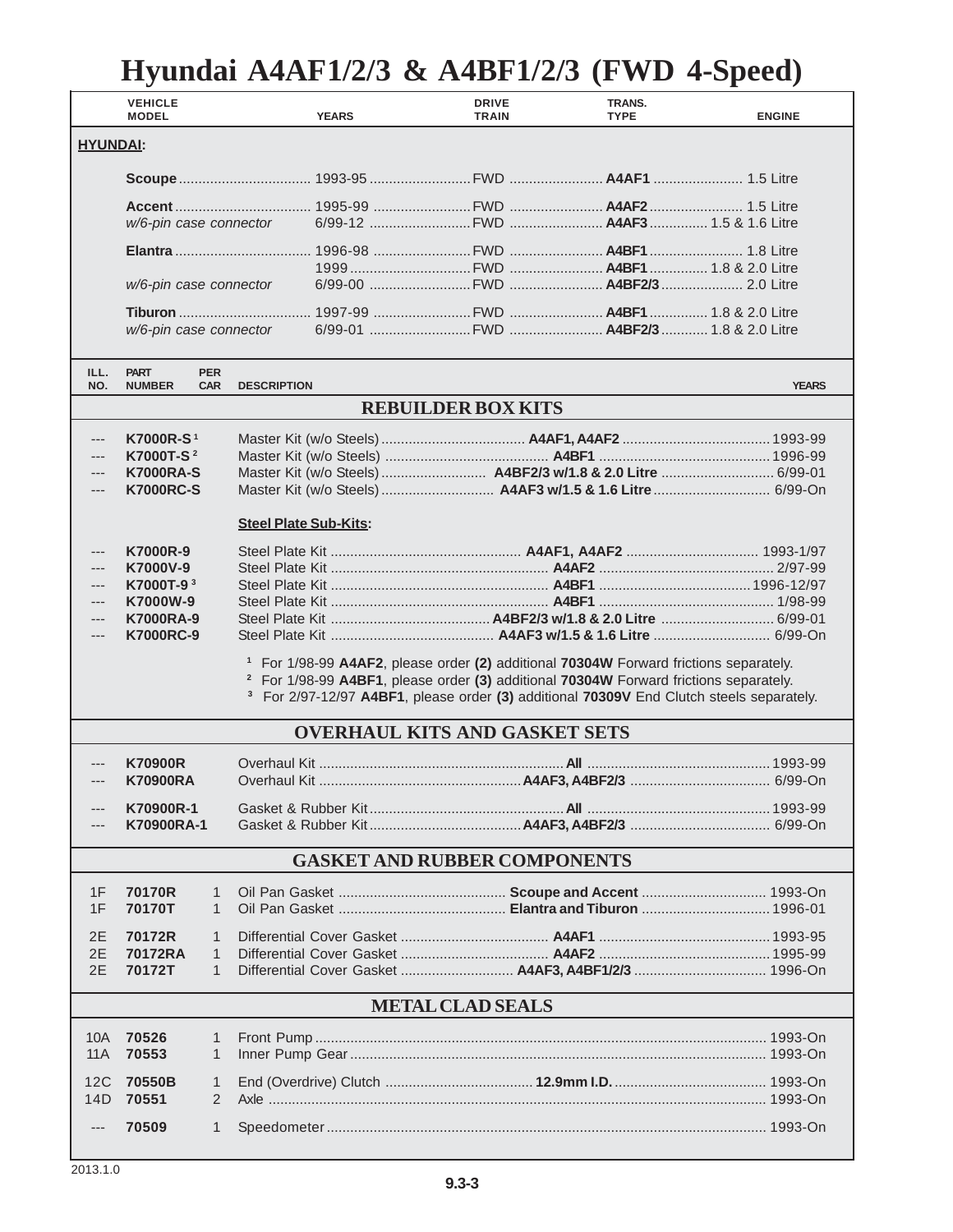## Hyundai A4AF1/2/3 & A4BF1/2/3 (FWD 4-Speed)

| ILL.<br>NO.                                              | <b>PART</b><br><b>NUMBER</b> | <b>PER</b><br><b>CAR</b>     | <b>DESCRIPTION</b> |  | <b>YEARS</b> |  |  |  |  |
|----------------------------------------------------------|------------------------------|------------------------------|--------------------|--|--------------|--|--|--|--|
|                                                          | <b>SEALING RINGS</b>         |                              |                    |  |              |  |  |  |  |
|                                                          |                              |                              |                    |  |              |  |  |  |  |
| K70901G<br>$\qquad \qquad - -$<br><b>K70901RA</b><br>--- |                              | $\mathbf{1}$<br>$\mathbf{1}$ |                    |  |              |  |  |  |  |
|                                                          |                              |                              |                    |  |              |  |  |  |  |
| 20A                                                      | 70200T                       | 2                            |                    |  |              |  |  |  |  |
| 21A<br>22A                                               | 70202GT<br>70201GT           | 3<br>$\mathbf{1}$            |                    |  |              |  |  |  |  |
| 23C                                                      | 70210T                       | $\mathbf{1}$                 |                    |  |              |  |  |  |  |
|                                                          |                              |                              |                    |  |              |  |  |  |  |
| $\qquad \qquad - -$                                      | 70206RA                      | $\mathbf{1}$                 |                    |  |              |  |  |  |  |
| 24C                                                      | 70208T                       | $\mathbf{1}$                 |                    |  |              |  |  |  |  |
| 26C<br>26C                                               | 70209<br>70209RA             | 1<br>1                       |                    |  |              |  |  |  |  |
|                                                          |                              |                              |                    |  |              |  |  |  |  |
| <b>CLUTCH PLATES</b>                                     |                              |                              |                    |  |              |  |  |  |  |
| 32A                                                      | 70304G                       |                              |                    |  |              |  |  |  |  |
| 33A                                                      | 70312G                       |                              |                    |  |              |  |  |  |  |
| 33A                                                      | 70312R                       |                              |                    |  |              |  |  |  |  |
| 33A                                                      | 70312RA                      | $\mathbf{1}$                 |                    |  |              |  |  |  |  |
| 36B                                                      | 70304G                       |                              |                    |  |              |  |  |  |  |
| 36B                                                      | 70304W                       | $2 - 5$                      |                    |  |              |  |  |  |  |
| 37B                                                      | 70305G                       | $1 - 3$                      |                    |  |              |  |  |  |  |
| 37B                                                      | 70305W                       | $1 - 5$                      |                    |  |              |  |  |  |  |
| 39B                                                      | 70321G                       | $4-6$                        |                    |  |              |  |  |  |  |
| 40B                                                      | 70322G                       | 3                            |                    |  |              |  |  |  |  |
| 40B                                                      | 70322H                       | 5                            |                    |  |              |  |  |  |  |
| 43C                                                      | 70308                        | 3                            |                    |  |              |  |  |  |  |
| 43C                                                      | 70308RA                      | $3 - 5$                      |                    |  |              |  |  |  |  |
| 44C                                                      | 70309                        | 3                            |                    |  |              |  |  |  |  |
| 44C                                                      | 70309V                       | 3                            |                    |  |              |  |  |  |  |
| 44C                                                      | 70309RA                      | $\overline{4}$               |                    |  |              |  |  |  |  |
| 44C<br>44C                                               | 70309RB<br>70309RC           | $\mathbf{1}$<br>$1 - 3$      |                    |  |              |  |  |  |  |
|                                                          |                              |                              |                    |  |              |  |  |  |  |
|                                                          |                              |                              | <b>BANDS</b>       |  |              |  |  |  |  |
| 45B I                                                    | 70714                        | 1                            |                    |  |              |  |  |  |  |
| 45B                                                      | 70714A                       | $\mathbf{1}$                 |                    |  |              |  |  |  |  |
|                                                          |                              |                              | <b>BUSHINGS</b>    |  |              |  |  |  |  |
| <b>K70980L</b><br>1<br>---                               |                              |                              |                    |  |              |  |  |  |  |
|                                                          | <b>K70980RA</b>              | 1                            |                    |  |              |  |  |  |  |
| 50A                                                      | 70005                        | 1                            |                    |  |              |  |  |  |  |
| 51A                                                      | 70001L                       | $\mathbf{1}$                 |                    |  |              |  |  |  |  |
|                                                          |                              |                              |                    |  |              |  |  |  |  |
| 52A<br>53A                                               | 70002L<br>70008L             | 1<br>1                       |                    |  |              |  |  |  |  |
| 53A                                                      | 70008L                       | $\mathbf{1}$                 |                    |  |              |  |  |  |  |
| 54B                                                      | 70003                        | $\mathbf{1}$                 |                    |  |              |  |  |  |  |
|                                                          |                              |                              |                    |  |              |  |  |  |  |
| 55C<br>56C                                               | 70006L<br>70016L             | 2<br>$\overline{2}$          |                    |  |              |  |  |  |  |
|                                                          |                              |                              |                    |  |              |  |  |  |  |
| 57C                                                      | 70016L                       | 1                            |                    |  |              |  |  |  |  |
| 58D                                                      | 70009L                       | $\mathbf{1}$                 |                    |  |              |  |  |  |  |